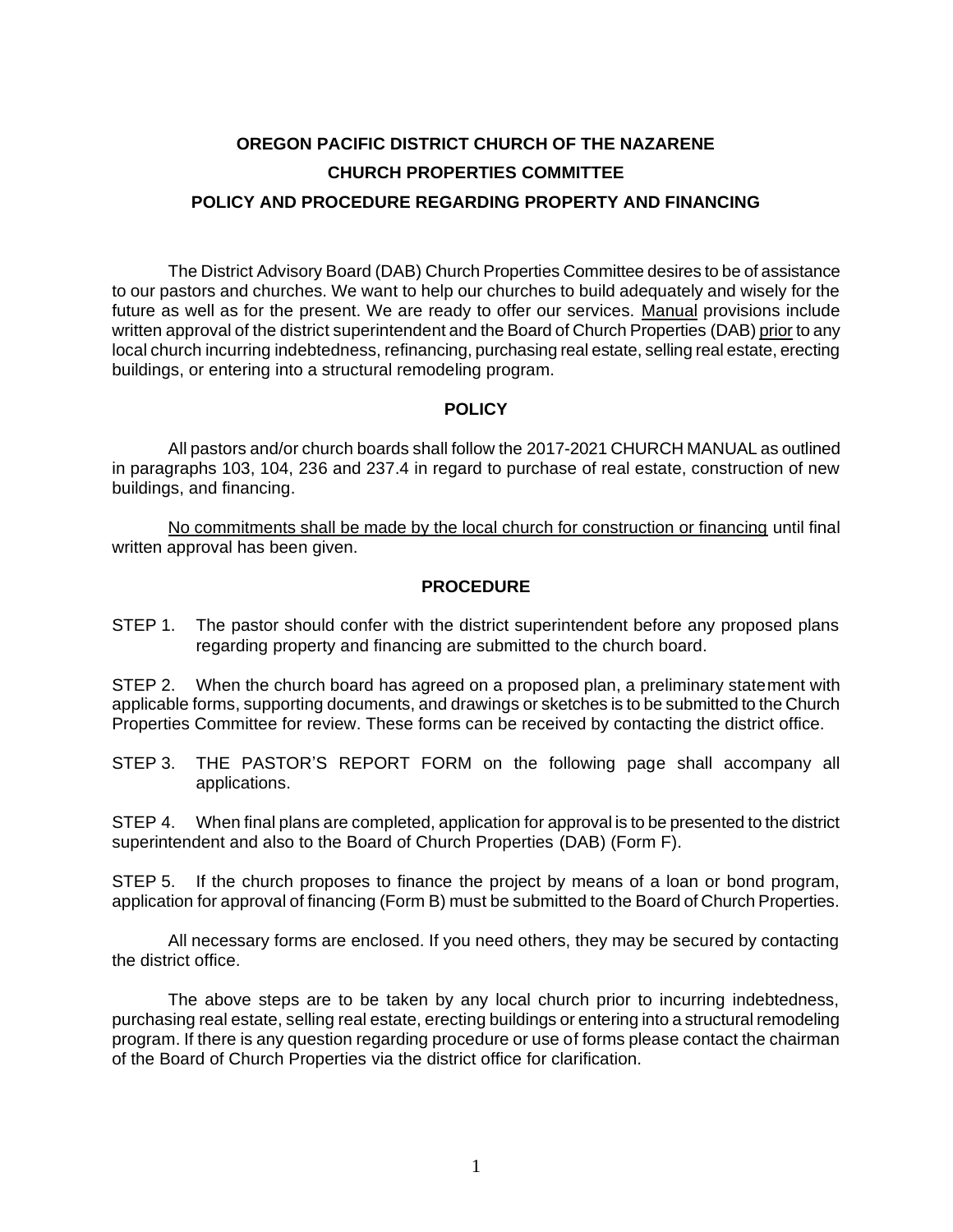What follows is a Policy and Procedure page, a pastor's report form and 6 application forms for you to use relative to various applications by the local church seeking approval from the Oregon Pacific District Church of the Nazarene to buy or sell real estate, erect or structurally remodel buildings, or to incur debt.

The District Board of Church Properties is charged by the 2017-2021 Manual of the Church of the Nazarene to consider propositions presented by local churches as listed above and to approve or disapprove them. It is the desire of the Board to be supportive and to advance such causes.

To assist the local church the following application forms are presented for your use and convenience:

- A. Approval of Building Plans
- B. Approval of Financing
- C. Approval to Sell Church Property
- D. Approval to Purchase Land
- E. Approval to Purchase Buildings
- F. Approval for Final Plans

Approved proposals on applications A, B, C, D, and E, must be submitted for final approval on Form F. All applications receiving final approval must be submitted to the church membership for approval prior to proceeding with the project (see Manual paragraphs 103, 104, 113 and 113.8). Results of that vote shall be forwarded to the district superintendent.

Please use the forms. No application can be considered unless accompanied by a properly documented form.

Please allow time for the Board to function. It will normally be 45 days before an application can be processed, an on-site inspection completed, and disposition obtained.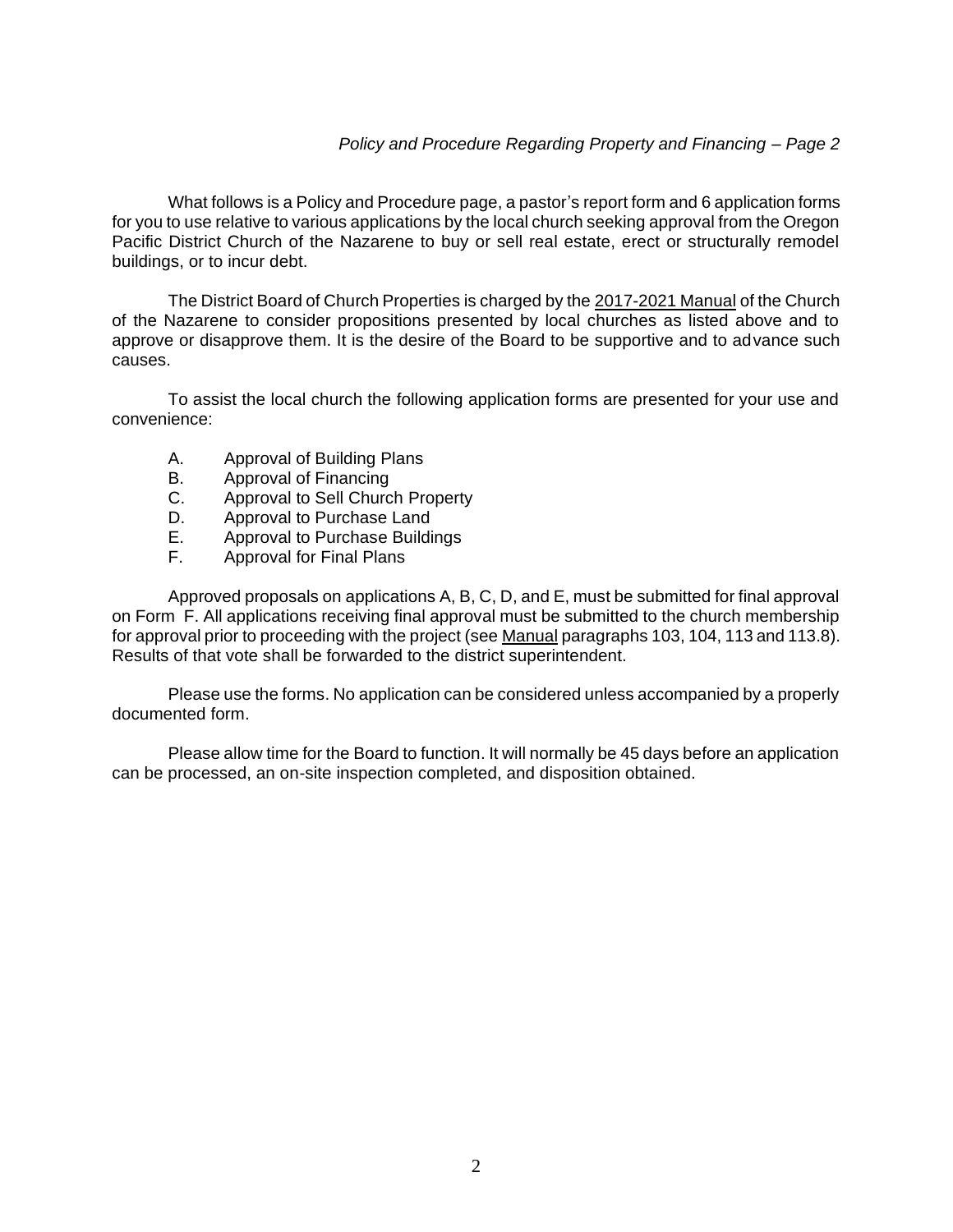# **PASTOR'S REPORT FORM DISTRICT BOARD OF CHURCH PROPERTIES OREGON PACIFIC DISTRICT CHURCH OF THE NAZARENE**

1. Today's Date 2. Local Church 3. Pastor

4. Status of project in local church (check appropriate places):

- A. under consideration by pastor only
- B. under consideration by church board (or committee)
- C. \_\_\_\_\_\_\_\_\_\_\_ generally unknown to congregation
- D. \_\_\_\_\_\_\_\_\_\_\_ generally known to congregation

#### 5. Pastor background information:

- A. How long have you been at this church?\_\_\_\_\_\_\_\_\_\_\_\_\_\_\_\_\_\_\_\_\_\_\_\_\_\_\_\_\_\_\_\_\_\_\_\_\_\_\_\_\_\_\_
- B. How long did you serve your previous church? **EXACTER** 2004 2014 2015
- C. Date of most recent pastoral review.
- D. Date for next pastoral review.
- E. Will you accept a positive pastoral review to serve this church, if such is given, as part of this project?

#### 6. Local Church Historical and Statistical Information:

- A. Date the church was organized
- 
- C. Average Sunday School/Small Group att. 5 years ago\_\_\_\_\_\_\_\_\_\_\_\_\_\_\_\_\_\_\_\_\_\_\_\_\_\_\_
- D. Average weekend service attendance Last year

B. Church membership 1 year ago Present **Present** Present

To date this year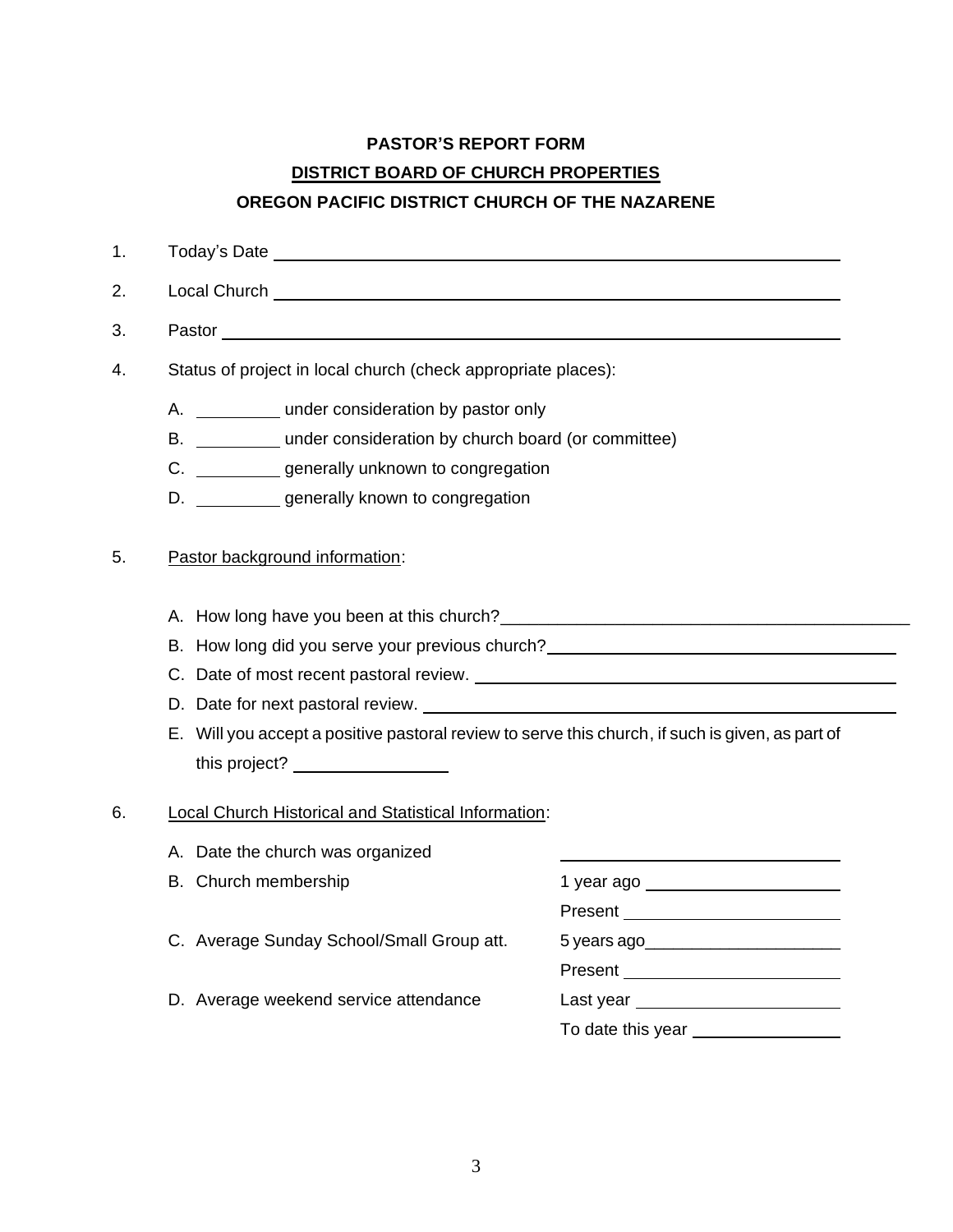# 7. Local Church Finance A. Total raised five years ago  $\frac{1}{2}$   $\frac{1}{2}$   $\frac{1}{2}$   $\frac{1}{2}$   $\frac{1}{2}$   $\frac{1}{2}$   $\frac{1}{2}$   $\frac{1}{2}$   $\frac{1}{2}$   $\frac{1}{2}$   $\frac{1}{2}$   $\frac{1}{2}$   $\frac{1}{2}$   $\frac{1}{2}$   $\frac{1}{2}$   $\frac{1}{2}$   $\frac{1}{2}$   $\frac{1}{2}$   $\frac{1}{2}$  B. Total raised last year  $\sim$  \$ C. Total of all present indebtedness  $\qquad \qquad \text{\$}$ Breakdown of above figure: Lending institutions \$ Bonds \$ Individual Notes  $\qquad \qquad \text{\rm S}$ Other \$ D. Are all local operational bills current? E. Are all District Budgets paid to date? F. Are all General Budgets paid to date? G. Budgeted for pastor's salary this year.  $\$\$ H. When was the last pastor's salary increase given? Amount of increase?  $\qquad \qquad \text{``} \qquad \qquad \text{``} \qquad \qquad \text{``} \qquad \qquad \text{``} \qquad \text{``} \qquad \text{``} \qquad \text{``} \qquad \text{``} \qquad \text{``} \qquad \text{``} \qquad \text{``} \qquad \text{``} \qquad \text{``} \qquad \text{``} \qquad \text{``} \qquad \text{``} \qquad \text{``} \qquad \text{``} \qquad \text{``} \qquad \text{``} \qquad \text{``} \qquad \text{``} \qquad \text{``} \qquad \text$ 8. Local Church Property Information A. Does the church own parsonage property? Value? \$ Indebtedness? \$ B. Amount of land in present church site? C. Present building space square footage: For Sunday School **Sanctuary** Total D. Present number of on-site parking spaces E. Present number of off-site parking spaces available  $Source \fbox{1}$ F. Availability of adjoining property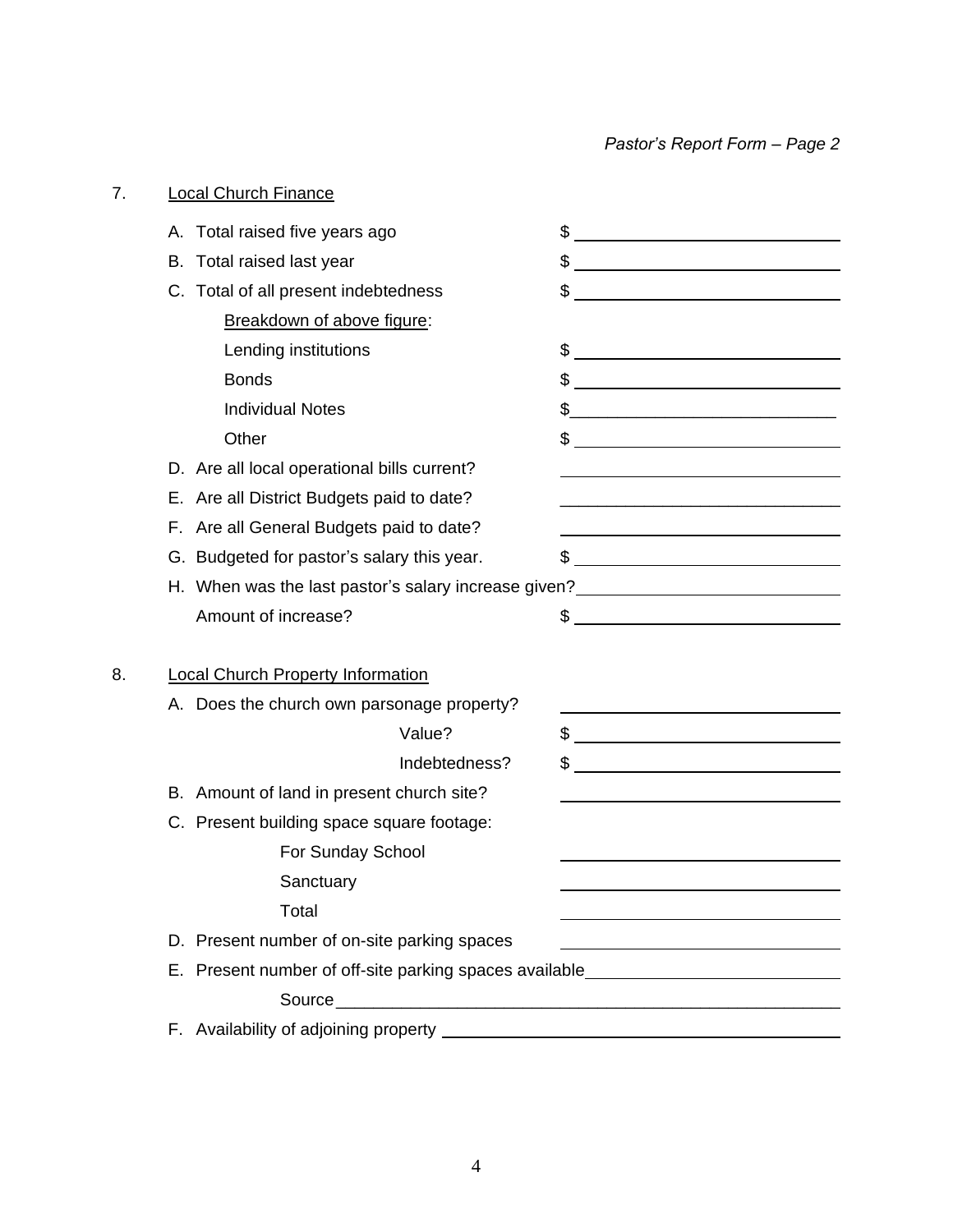*Pastor's Report Form – Page 3*

| 9. | <b>Community and Surrounding Area Information</b>        |  |
|----|----------------------------------------------------------|--|
|    | A. Population statistics of your city/area:              |  |
|    | Five years ago                                           |  |
|    | Present                                                  |  |
|    | Projected five years from now                            |  |
|    | B. Distance to nearest Nazarene Church                   |  |
|    | C. Number of other churches within two mile radius       |  |
|    | D. Percentage of your church constituents living within: |  |
|    | One mile                                                 |  |
|    | One to three miles                                       |  |
|    | Three to five miles                                      |  |
|    | Over five miles                                          |  |

10. Attach, in summary form, your present proposal. If possible, include site plan, building plans, etc. Define status of project with reference to local building code requirements.

#### 11. Attach the following:

- A. Current month's Financial Statement
- B. Previous assembly year's Balance Sheet (be sure all assets and liabilities are listed).
- C. Projection of source for anticipated funding requirements and repayment procedure.

Signed

(Pastor)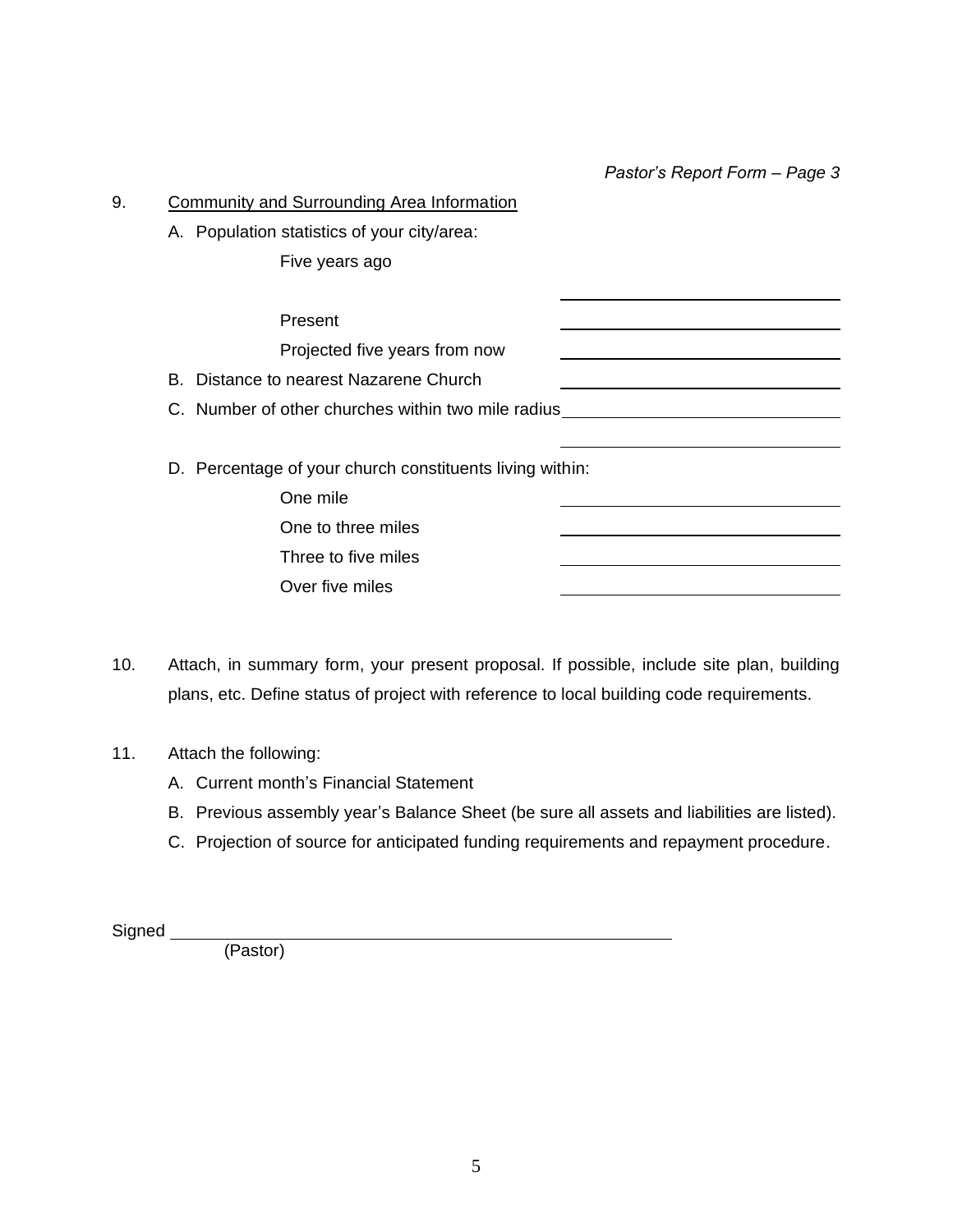## **FORM A**

## **APPLICATION FOR APPROVAL OF BUILDING PLANS**

| To the Board of Church Properties, Oregon Pacific District: |                                                                                                                                                                                                                                |  |  |  |  |
|-------------------------------------------------------------|--------------------------------------------------------------------------------------------------------------------------------------------------------------------------------------------------------------------------------|--|--|--|--|
|                                                             |                                                                                                                                                                                                                                |  |  |  |  |
|                                                             |                                                                                                                                                                                                                                |  |  |  |  |
|                                                             | <b>Purpose of Financing</b>                                                                                                                                                                                                    |  |  |  |  |
|                                                             | A. New Construction                                                                                                                                                                                                            |  |  |  |  |
|                                                             | Church ________Education Building _______Parsonage _______Other ___________                                                                                                                                                    |  |  |  |  |
|                                                             |                                                                                                                                                                                                                                |  |  |  |  |
|                                                             | <b>B.</b> Structural Remodeling                                                                                                                                                                                                |  |  |  |  |
|                                                             | Church _______Education Building _______Parsonage _______Other __________                                                                                                                                                      |  |  |  |  |
|                                                             | Specify experience of the state of the state of the state of the state of the state of the state of the state of the state of the state of the state of the state of the state of the state of the state of the state of the s |  |  |  |  |
|                                                             |                                                                                                                                                                                                                                |  |  |  |  |
|                                                             |                                                                                                                                                                                                                                |  |  |  |  |
|                                                             |                                                                                                                                                                                                                                |  |  |  |  |
|                                                             |                                                                                                                                                                                                                                |  |  |  |  |
|                                                             | Total floor space (sq. ft.) of proposed building _______________________________                                                                                                                                               |  |  |  |  |
|                                                             |                                                                                                                                                                                                                                |  |  |  |  |
|                                                             | If no contractor, who will supervise construction? _____________________________                                                                                                                                               |  |  |  |  |
|                                                             | Contract or estimated cost of building \$                                                                                                                                                                                      |  |  |  |  |
|                                                             | Estimated cost of furnishings \$                                                                                                                                                                                               |  |  |  |  |
|                                                             |                                                                                                                                                                                                                                |  |  |  |  |
|                                                             | When is completion anticipated?                                                                                                                                                                                                |  |  |  |  |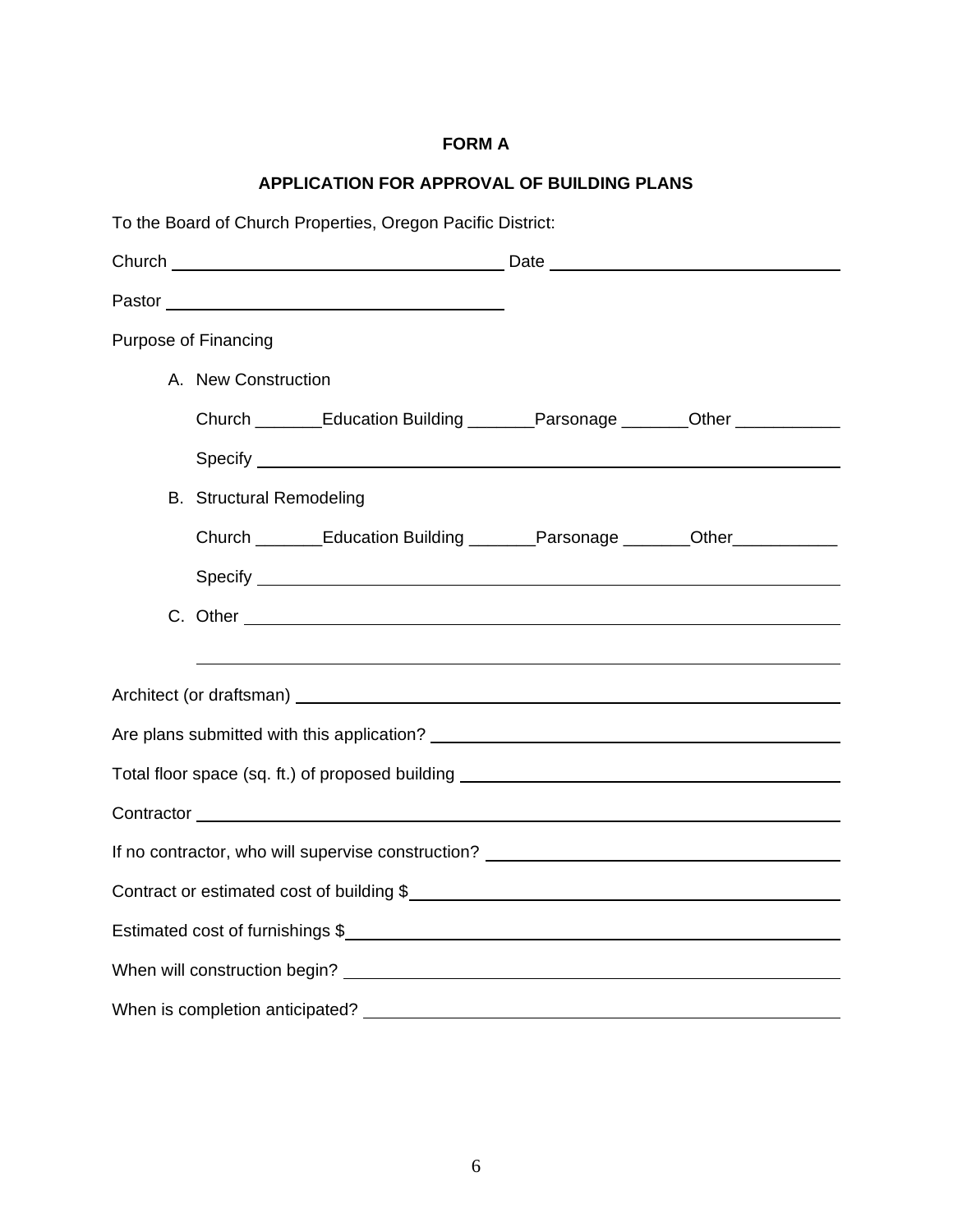## **CHURCH BOARD ACTION ON THE PROPOSED BUILDING PROGRAM:**

| Signed (Pastor) |                                       |  |  |  |  |
|-----------------|---------------------------------------|--|--|--|--|
|                 | <b>CHURCH PROPERTIES BOARD ACTION</b> |  |  |  |  |
|                 |                                       |  |  |  |  |
|                 |                                       |  |  |  |  |
|                 |                                       |  |  |  |  |
|                 | (Chairman, Church Proportion Board)   |  |  |  |  |

(Chairman, Church Properties Board)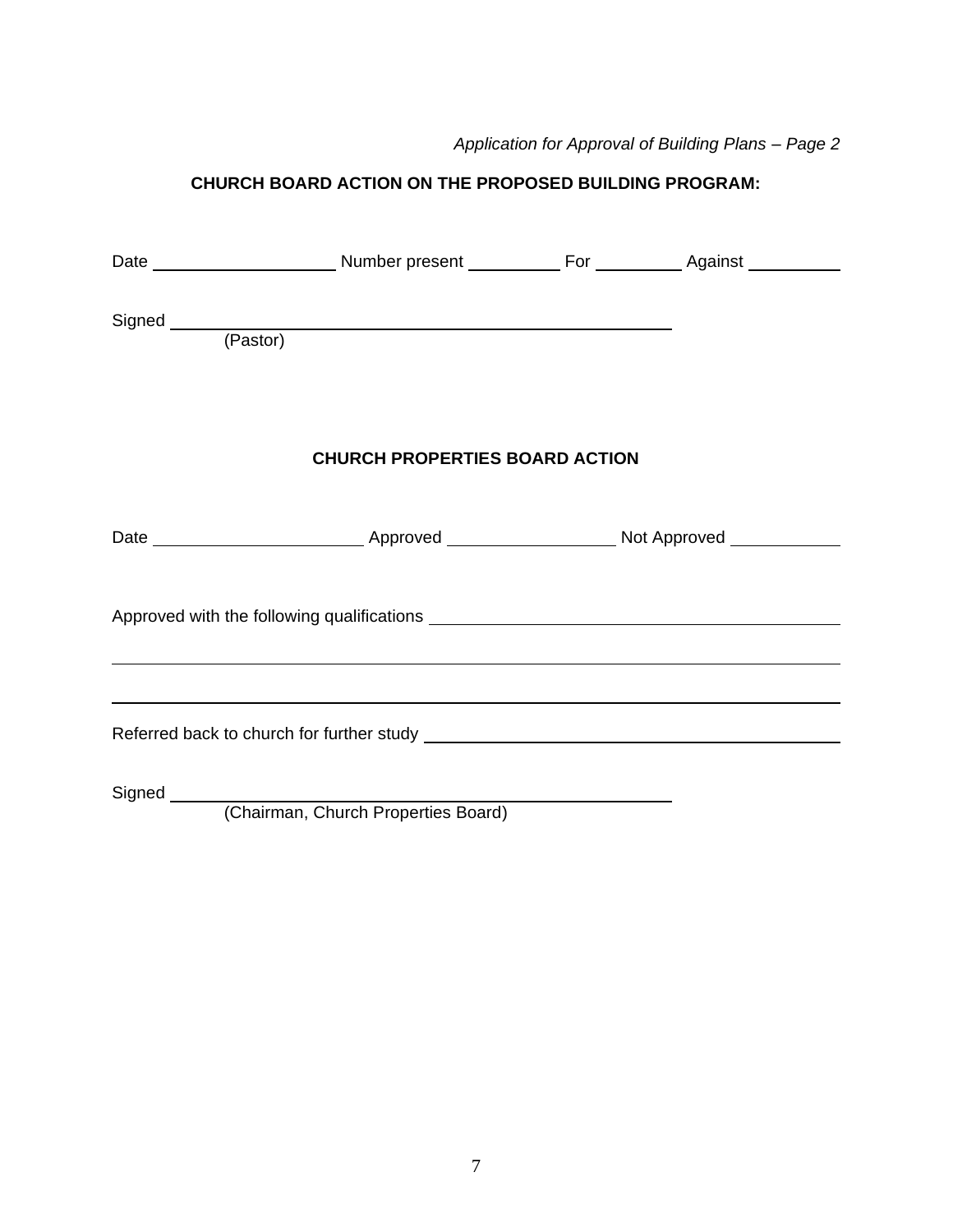## **FORM B**

## **APPLICATION FOR APPROVAL OF FINANCING**

| To the Board of Church Properties, Oregon Pacific District:                                                         |  |  |  |  |  |
|---------------------------------------------------------------------------------------------------------------------|--|--|--|--|--|
| Date                                                                                                                |  |  |  |  |  |
|                                                                                                                     |  |  |  |  |  |
| <b>Purpose of Financing:</b>                                                                                        |  |  |  |  |  |
| A. New construction<br>Church Education Building Parsonage Cher                                                     |  |  |  |  |  |
|                                                                                                                     |  |  |  |  |  |
| <b>B.</b> Structural remodeling<br>Church _________ Education Building ______ Parsonage _______ Other______________ |  |  |  |  |  |
|                                                                                                                     |  |  |  |  |  |
|                                                                                                                     |  |  |  |  |  |
|                                                                                                                     |  |  |  |  |  |
| Amount NOW owed on property \$ ________________ Monthly payments NOW \$                                             |  |  |  |  |  |
| Total amount of obligation (new loan) \$                                                                            |  |  |  |  |  |
| Will proposed financing include present indebtedness? __________________________                                    |  |  |  |  |  |
| A. Including this loan, what will be the total indebtedness of your church?<br>$\frac{1}{2}$                        |  |  |  |  |  |
| Name of lending institution (if conventional loan) _____________________________                                    |  |  |  |  |  |
|                                                                                                                     |  |  |  |  |  |
| Interest rate                                                                                                       |  |  |  |  |  |
| Loan cost (discount, closing, etc.) \$                                                                              |  |  |  |  |  |
| Monthly payments \$                                                                                                 |  |  |  |  |  |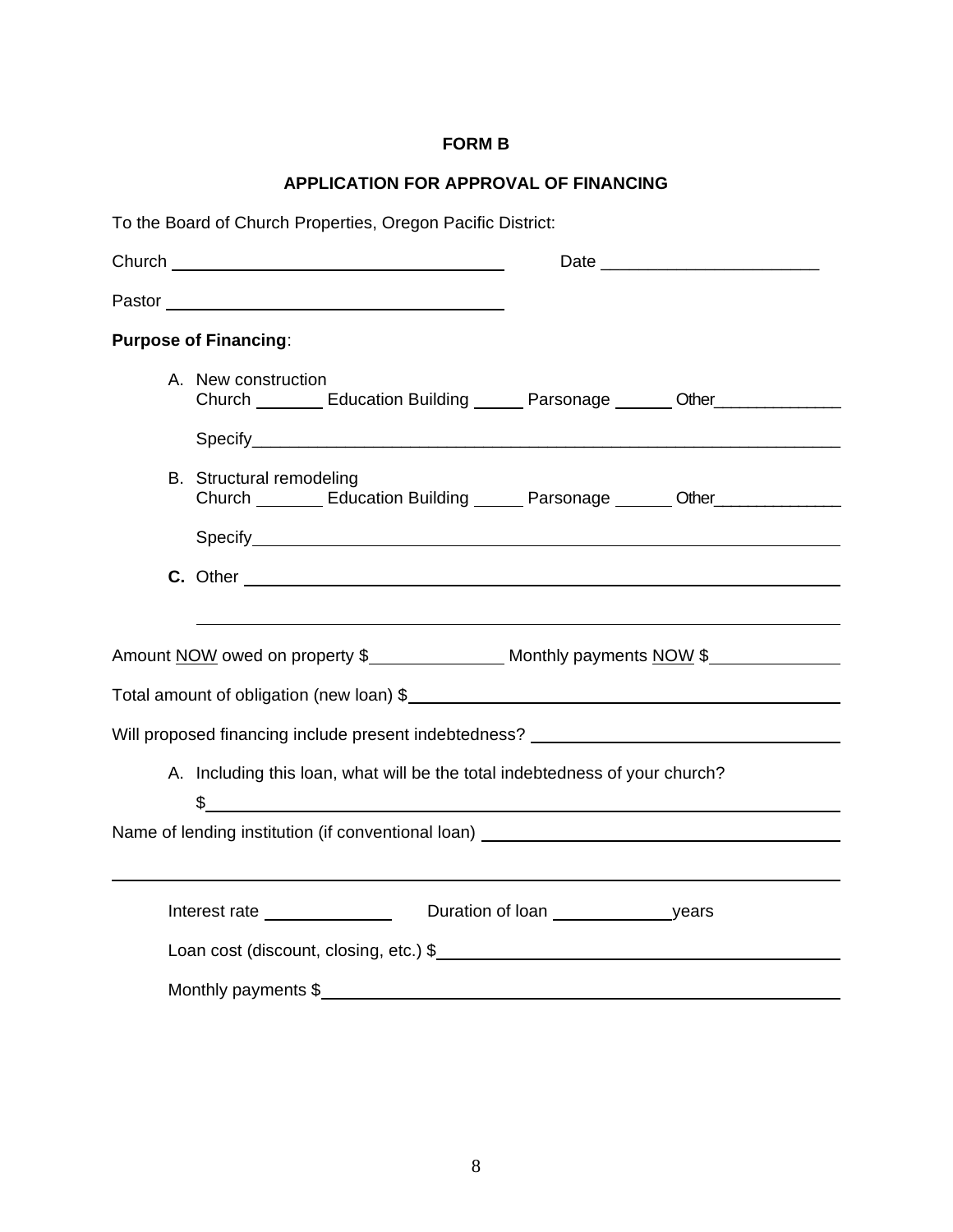*Application for Approval of Financing – Page 2*

| Name of Bond Company (if Bond Program is used) _________________________________ |                                                                                       |  |  |  |
|----------------------------------------------------------------------------------|---------------------------------------------------------------------------------------|--|--|--|
|                                                                                  |                                                                                       |  |  |  |
|                                                                                  |                                                                                       |  |  |  |
|                                                                                  |                                                                                       |  |  |  |
|                                                                                  | Amount already raised and on hand (in cash) for building program \$                   |  |  |  |
|                                                                                  |                                                                                       |  |  |  |
|                                                                                  | Total amount raised by the church for all purposes last assembly year \$              |  |  |  |
|                                                                                  | Total amount paid for buildings and improvements and indebtedness last assembly year: |  |  |  |
| $\frac{1}{2}$                                                                    |                                                                                       |  |  |  |
|                                                                                  |                                                                                       |  |  |  |
| Balance in regular church treasury NOW \$                                        |                                                                                       |  |  |  |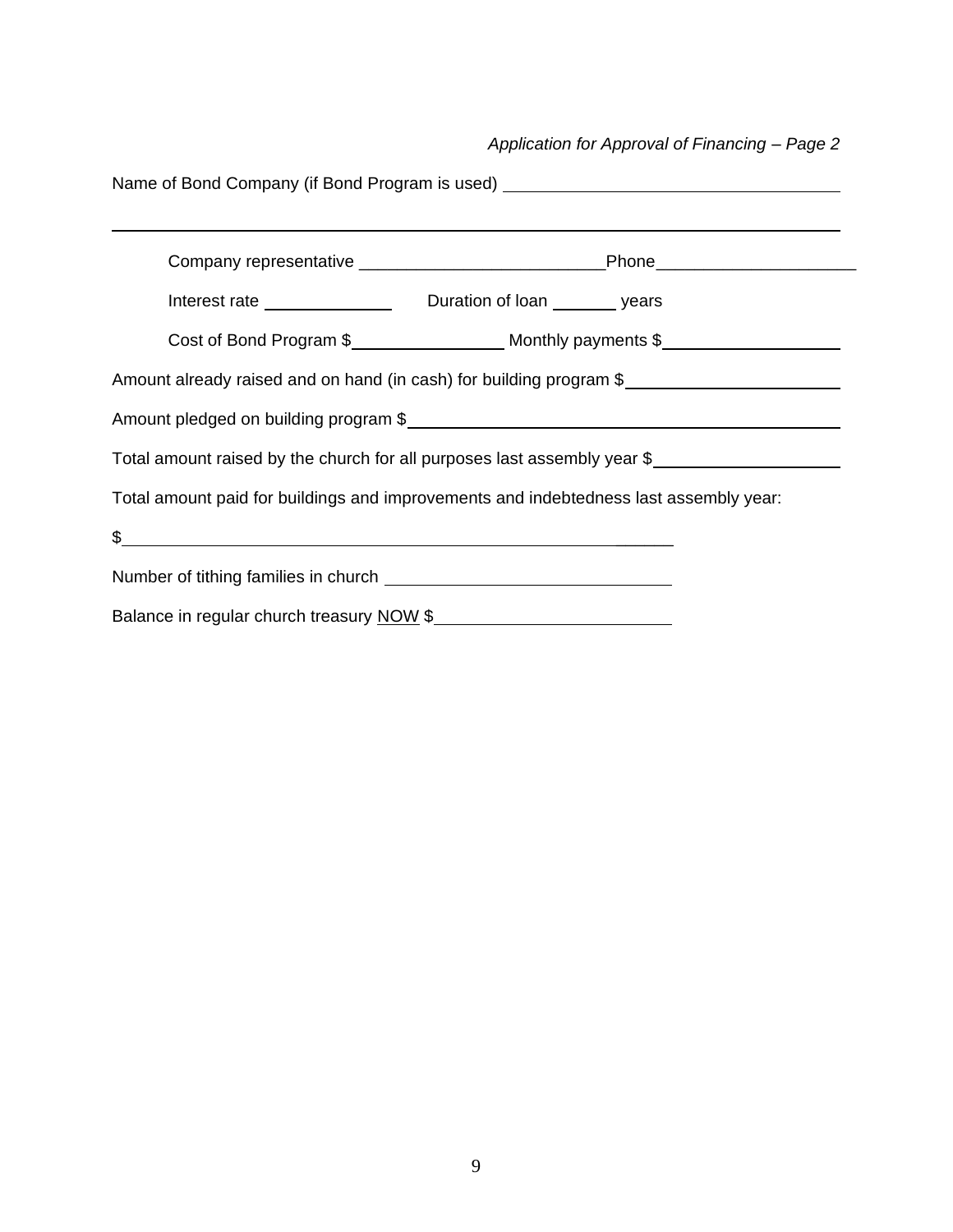### **CHURCH BOARD ACTION ON PROPOSED FINANCING:**

| What is the total of your denominational budgets for this year? \$                |                                       |  |  |
|-----------------------------------------------------------------------------------|---------------------------------------|--|--|
| How much is presently paid on these budgets? \$__________________________________ |                                       |  |  |
| (Pastor)                                                                          |                                       |  |  |
|                                                                                   | <b>CHURCH PROPERTIES BOARD ACTION</b> |  |  |
|                                                                                   |                                       |  |  |
|                                                                                   |                                       |  |  |
|                                                                                   |                                       |  |  |
| Referred back to the church for further study __________________________________  |                                       |  |  |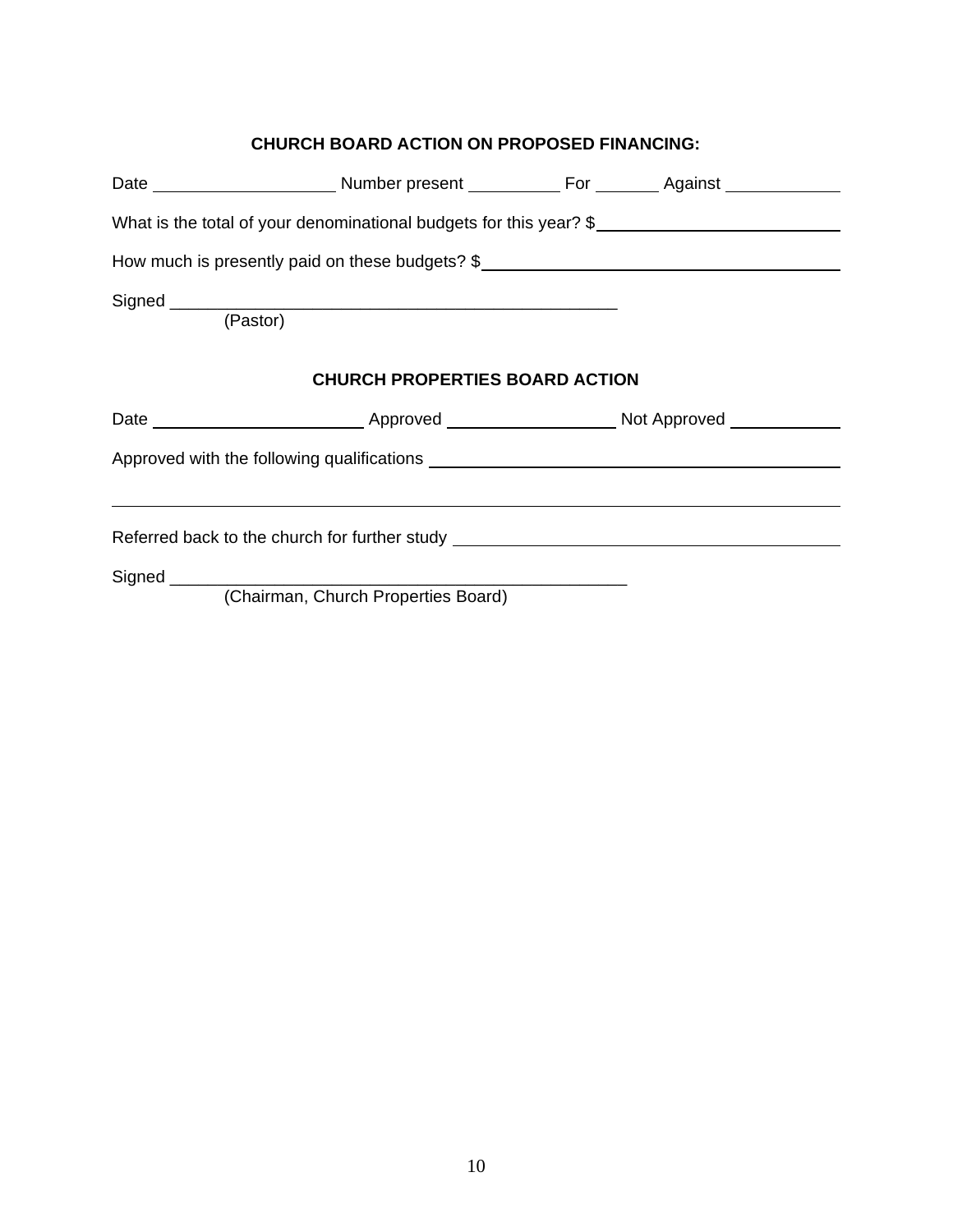#### **FORM C**

#### **APPLICATION FOR APPROVAL TO SELL CHURCH PROPERTY**

To the Board of Church Properties, Oregon Pacific District:

The Church requests approval from the District Board of Church Properties, according to Manual paragraphs 104 and 104.2 to sell its real estate as herein described. (State type of building, use of building, size material, land, size and description.)

| What replacement of these facilities has been made? ____________________________             |  |
|----------------------------------------------------------------------------------------------|--|
|                                                                                              |  |
|                                                                                              |  |
|                                                                                              |  |
|                                                                                              |  |
| as having a market value of \$                                                               |  |
|                                                                                              |  |
|                                                                                              |  |
| Will the property be sold through a real estate agency? ________________What commission will |  |
|                                                                                              |  |
| other selling costs? \$                                                                      |  |
| Have you sought the counsel of a competent attorney? ___________________________             |  |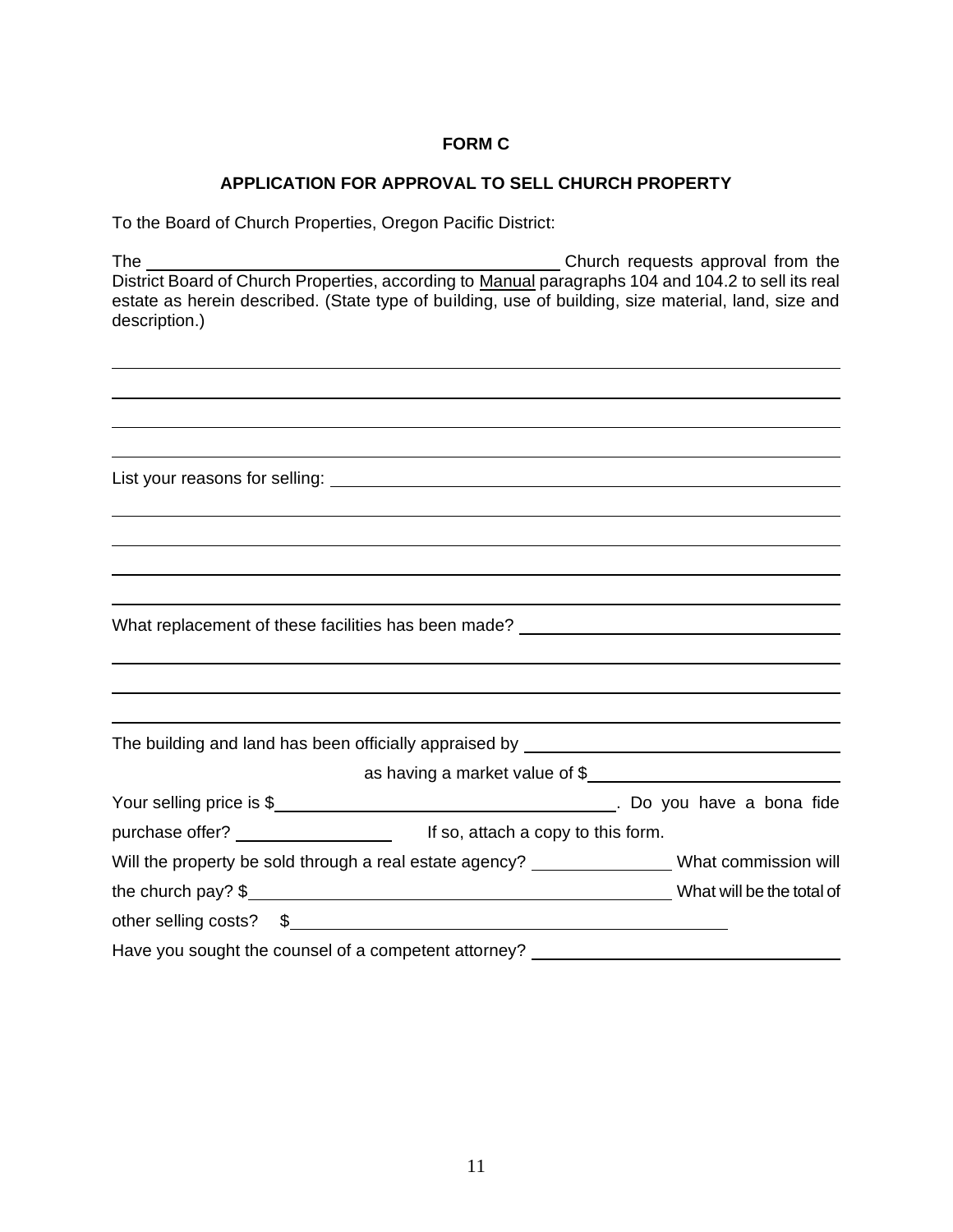| (Pastor) | Signed experience and the state of the state of the state of the state of the state of the state of the state of the state of the state of the state of the state of the state of the state of the state of the state of the s |  |  |
|----------|--------------------------------------------------------------------------------------------------------------------------------------------------------------------------------------------------------------------------------|--|--|
|          | <b>CHURCH PROPERTIES BOARD ACTION</b>                                                                                                                                                                                          |  |  |
|          |                                                                                                                                                                                                                                |  |  |
|          |                                                                                                                                                                                                                                |  |  |
|          | Referred back to the church for further study __________________________________                                                                                                                                               |  |  |
|          | (Chairman, Church Properties Board)                                                                                                                                                                                            |  |  |

**CHURCH BOARD ACTION ON PROPOSED SALE OF CHURCH PROPERTY:**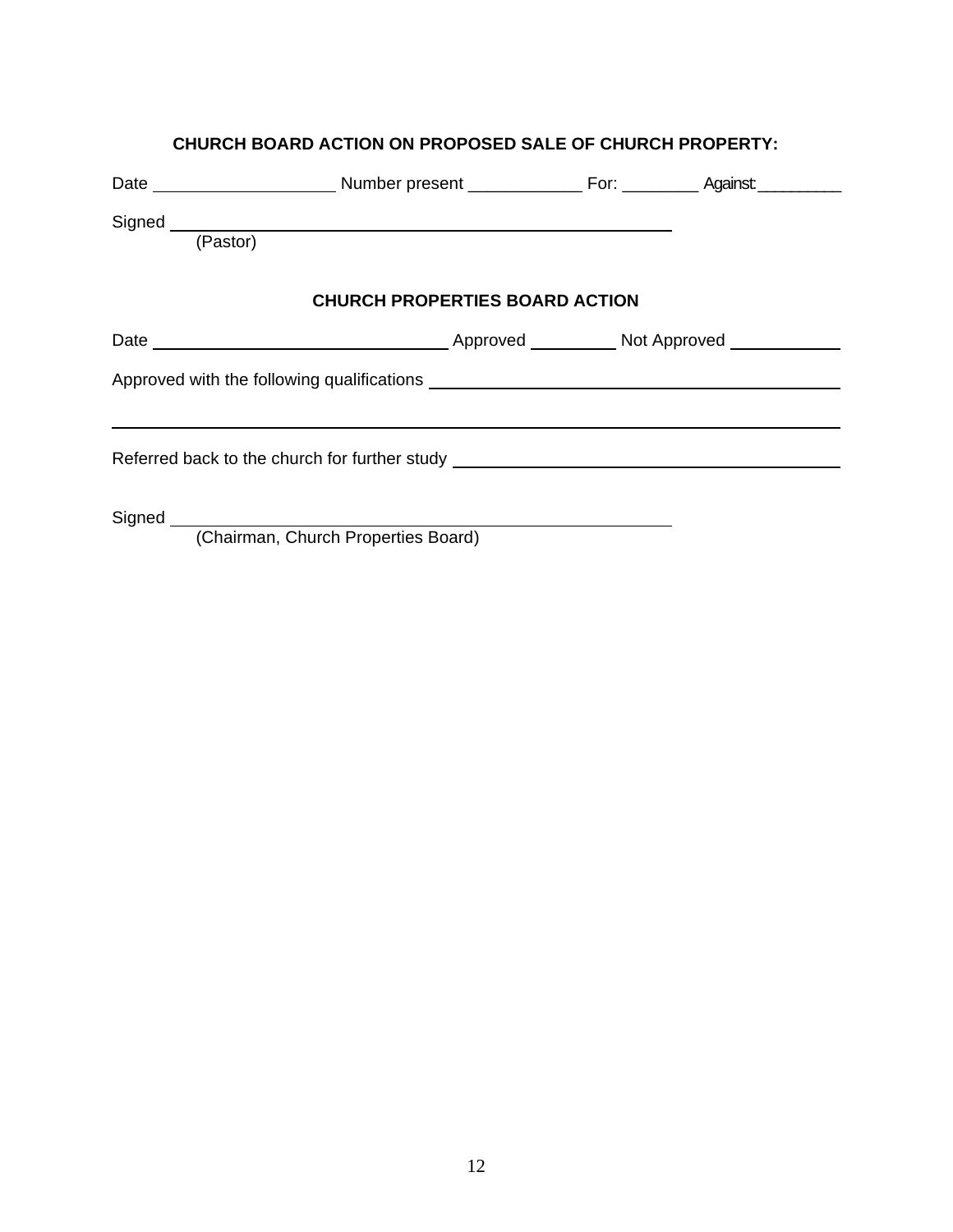#### **FORM D APPLICATION FOR APPROVAL TO PURCHASE LAND**

To the Board of Church Properties, Oregon Pacific District:

Directions:

- 1. The pastor may submit a purchase offer to the seller provided it includes at least the following contingencies: (1) approval of the district superintendent and the District Board of Church Properties; (2) the securing of financing, if financing is necessary; and (3) approval by vote of the church members as provided by Manual provisions 103, 104, 111.1, 113.4, 113.13.
- 2. The pastor should complete questions 1 through 21 and return this application form, together with a copy of the purchase offer, to the District Board of Church Properties.
- 3. It is recommended that the local church secure the counsel of a competent attorney throughout these negotiations.
- 1. Date
- 2. The Church of the Nazarene requests permission from Oregon Pacific District Board of Church Properties to purchase land at: (address) (city or county) (state)
- 3. The total acreage of the land is . Has the land been surveyed to assure the church of the exact acreage? \_\_\_\_\_\_\_\_\_\_\_\_\_\_\_\_\_\_\_\_\_\_\_\_\_\_\_\_\_\_\_\_\_. On the back of this sheet, please draw a diagram of the land and adjoining streets or roads (or attach an adequate plat map).
- 4. The land is to be used for
- 5. Have you checked the zoning to assure your desired use? What is the present zoning? Is a zoning change necessary? **Example 20** No. 2014 12:30:30 No. 2014 12:30:30 No. 2014 12:30:30 No. 2014 12:30:30 No. 2014 12:30:30
- 6. Is the deed free of encumbrances?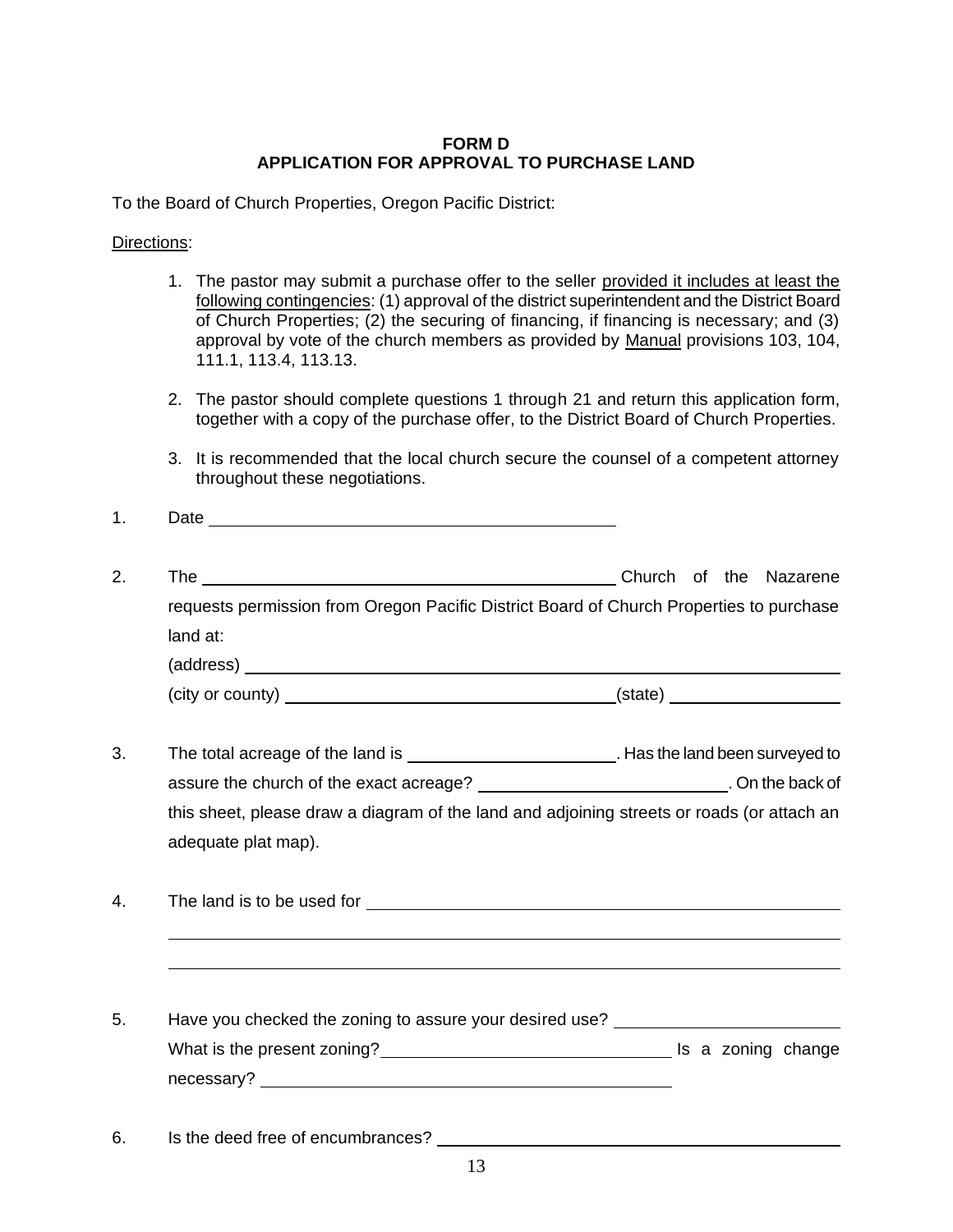- 7. Are there any special restrictions as to the usage of this property as are often included in subdivision deeds? If so, attach a copy to this application.
- 8. Are the following public utilities available: city water \_\_\_\_\_\_? gas \_\_\_\_\_\_\_? sewer \_\_\_\_\_\_\_? Electricity\_\_\_\_\_\_? telephone service\_\_\_\_\_\_?
- 9. Has the land passed a percolation test?
- 10. If public utilities are not available what provisions can be made for water, sewage, electricity, gas and telephone?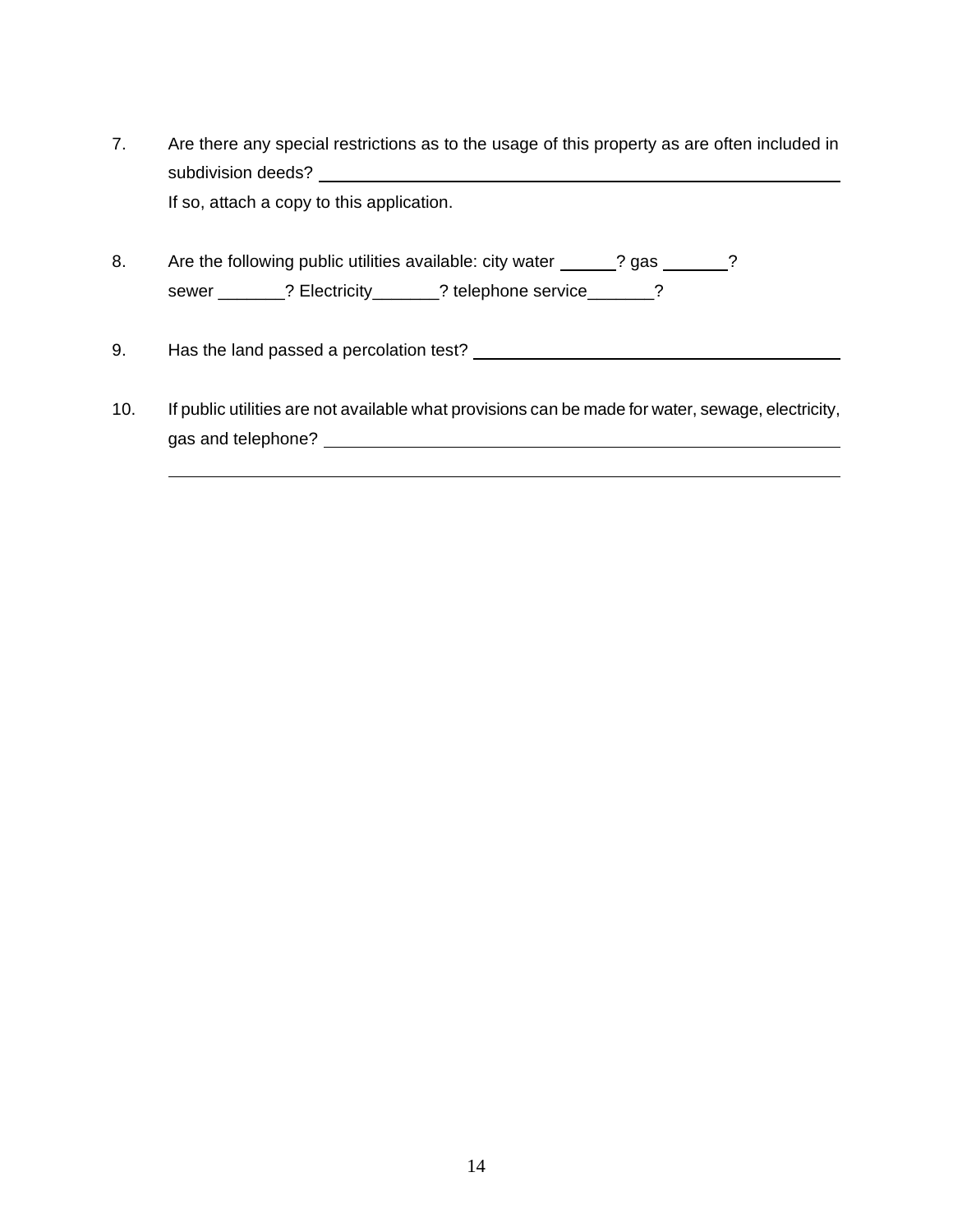## **DIAGRAM OF LAND AND ADJOINING STREETS OR ROADS**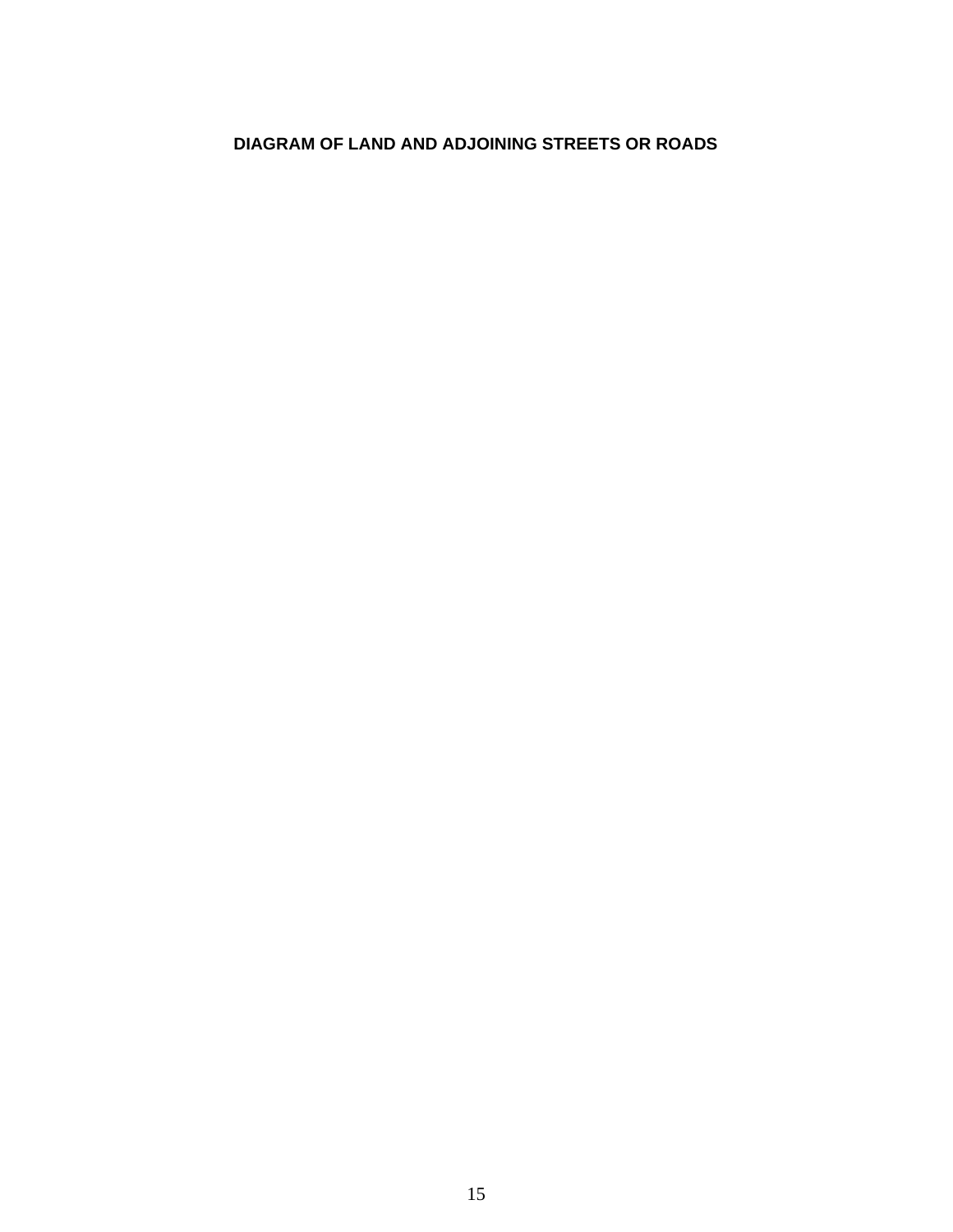- 11. Is there safe and convenient access to the land from the road? If questionable, explain: 12. What, if any, state, county or city requirements are necessary to connect a driveway to the public highway, road or street? Is it necessary to widen the pavement and install curbing? \_\_\_\_\_\_\_\_\_\_\_\_\_\_\_\_\_\_\_\_\_ 13. What requirements govern the installation of parking facilities on this land? 14. Describe the topography (level, rolling hills, steep grade, how low or high from the road, rocky, heavily wooded, existing structures, etc.)\_\_\_\_\_\_\_\_\_\_\_\_\_\_\_\_\_\_\_\_\_\_\_\_\_\_\_\_\_\_\_
- 15. Is there evidence of standing water or poor drainage?
- 16. Has the church made a long-range study of its future ministry, and the population trends of the community sufficient to warrant the purchase of this land?\_\_\_\_\_\_\_\_\_\_\_\_\_\_\_\_\_\_\_\_\_
- 17. What is the asking price? \$ What is the offered price?  $\frac{1}{2}$
- 18. How does this price compare to similar land in the area?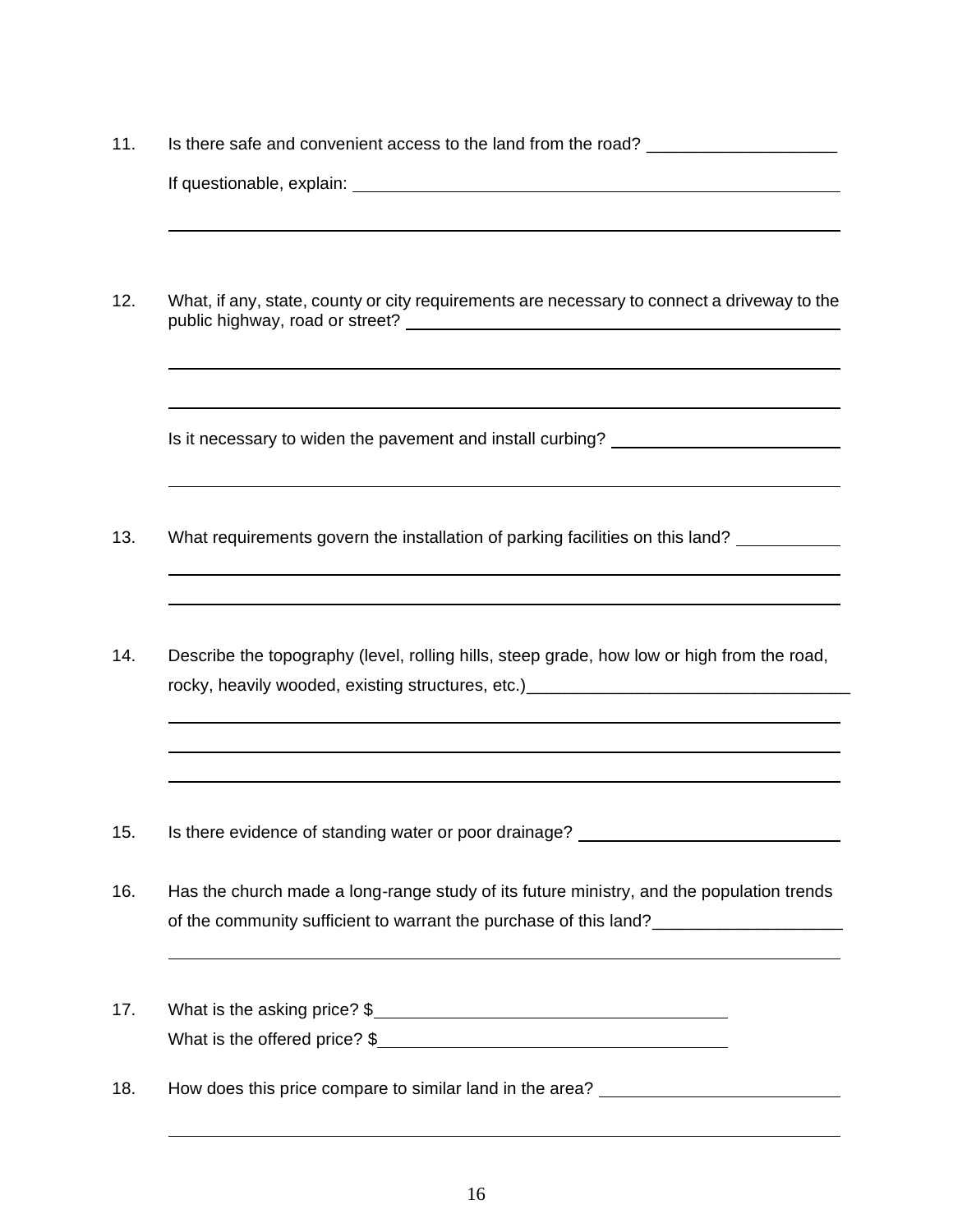| 19. |                                                                                  | What is a professional appraisal of the land?<br><u> What is a professional appraisal of the land?</u>                                                                                                                                                                                                              |  |  |  |  |
|-----|----------------------------------------------------------------------------------|---------------------------------------------------------------------------------------------------------------------------------------------------------------------------------------------------------------------------------------------------------------------------------------------------------------------|--|--|--|--|
|     |                                                                                  |                                                                                                                                                                                                                                                                                                                     |  |  |  |  |
| 20. |                                                                                  | How much cash can the church place down on this land? $\frac{1}{2}$                                                                                                                                                                                                                                                 |  |  |  |  |
|     |                                                                                  |                                                                                                                                                                                                                                                                                                                     |  |  |  |  |
|     |                                                                                  |                                                                                                                                                                                                                                                                                                                     |  |  |  |  |
|     |                                                                                  |                                                                                                                                                                                                                                                                                                                     |  |  |  |  |
|     |                                                                                  | c. What is the interest rate of the loan? _______________What is the term (length) of the                                                                                                                                                                                                                           |  |  |  |  |
|     |                                                                                  |                                                                                                                                                                                                                                                                                                                     |  |  |  |  |
|     |                                                                                  | d. How much are the monthly payments? \$                                                                                                                                                                                                                                                                            |  |  |  |  |
|     | e. Are there any special details about the loan? _______________________________ |                                                                                                                                                                                                                                                                                                                     |  |  |  |  |
|     |                                                                                  |                                                                                                                                                                                                                                                                                                                     |  |  |  |  |
|     |                                                                                  |                                                                                                                                                                                                                                                                                                                     |  |  |  |  |
|     | f.                                                                               | How will the monthly payments affect your local church budget? _________________                                                                                                                                                                                                                                    |  |  |  |  |
|     |                                                                                  | ,我们也不会有什么。""我们的人,我们也不会有什么?""我们的人,我们也不会有什么?""我们的人,我们也不会有什么?""我们的人,我们也不会有什么?""我们的人                                                                                                                                                                                                                                    |  |  |  |  |
|     |                                                                                  | ,我们也不能在这里的时候,我们也不能在这里的时候,我们也不能会不能会不能会不能会不能会不能会不能会不能会不能会不能会。<br>第2012章 我们的时候,我们的时候,我们的时候,我们的时候,我们的时候,我们的时候,我们的时候,我们的时候,我们的时候,我们的时候,我们的时候,我们的时候,我                                                                                                                                                                     |  |  |  |  |
|     |                                                                                  |                                                                                                                                                                                                                                                                                                                     |  |  |  |  |
|     | g.                                                                               | Including this loan, what then will be the total church indebtedness? \$                                                                                                                                                                                                                                            |  |  |  |  |
|     |                                                                                  | $\frac{1}{2}$<br>What will be the total real estate value of your church property?                                                                                                                                                                                                                                  |  |  |  |  |
|     |                                                                                  | What was the total income of your church for each of the past five years? \$                                                                                                                                                                                                                                        |  |  |  |  |
|     |                                                                                  | $\frac{1}{2}$<br>$\frac{1}{2}$                                                                                                                                                                                                                                                                                      |  |  |  |  |
|     |                                                                                  | $\frac{1}{2}$ $\frac{1}{2}$ $\frac{1}{2}$ $\frac{1}{2}$ $\frac{1}{2}$ $\frac{1}{2}$ $\frac{1}{2}$ $\frac{1}{2}$ $\frac{1}{2}$ $\frac{1}{2}$ $\frac{1}{2}$ $\frac{1}{2}$ $\frac{1}{2}$ $\frac{1}{2}$ $\frac{1}{2}$ $\frac{1}{2}$ $\frac{1}{2}$ $\frac{1}{2}$ $\frac{1}{2}$ $\frac{1}{2}$ $\frac{1}{2}$ $\frac{1}{2}$ |  |  |  |  |
|     |                                                                                  |                                                                                                                                                                                                                                                                                                                     |  |  |  |  |
| 21. |                                                                                  |                                                                                                                                                                                                                                                                                                                     |  |  |  |  |
|     |                                                                                  |                                                                                                                                                                                                                                                                                                                     |  |  |  |  |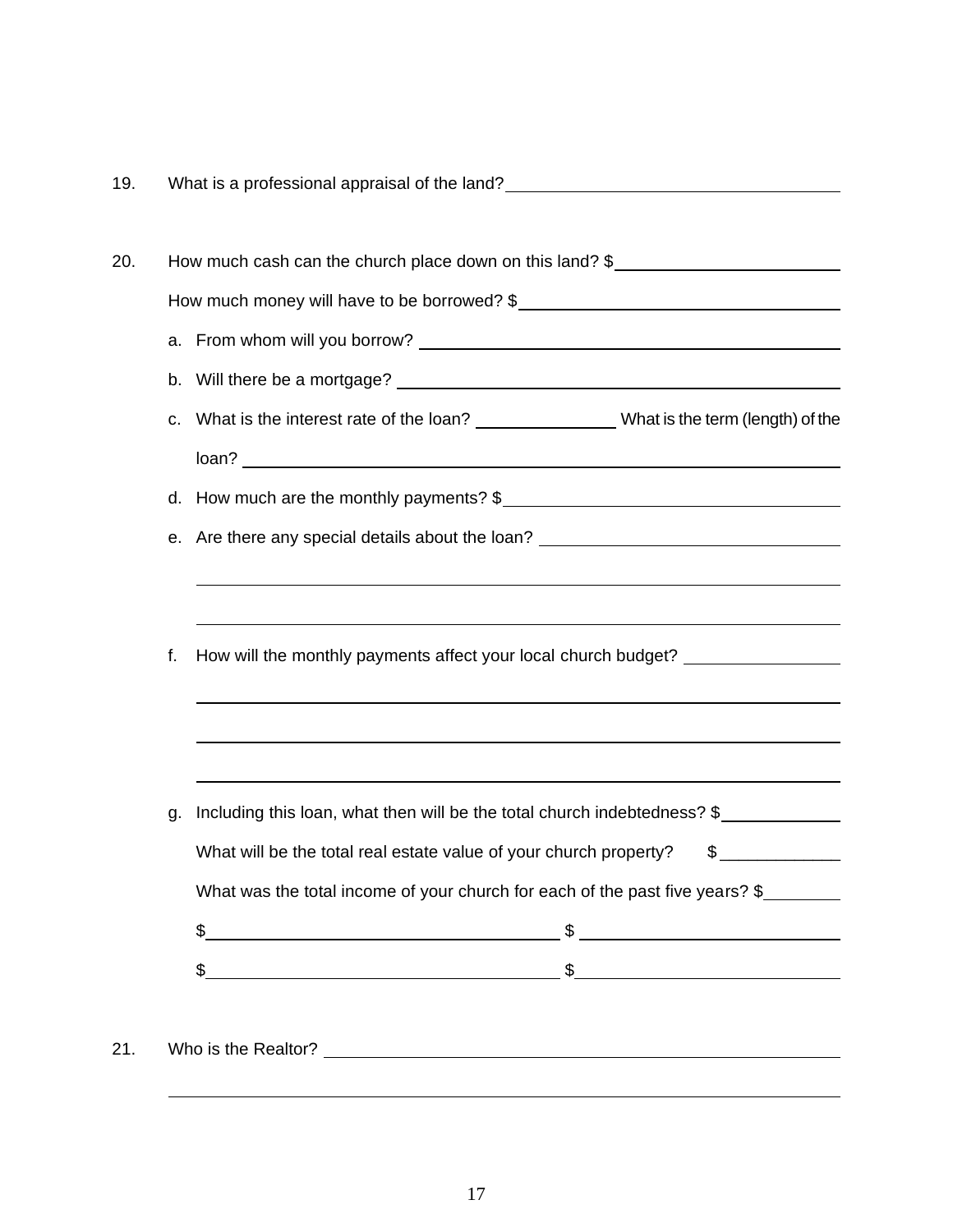| Signed Learning and Contract and Contract and Contract and Contract and Contract and Contract and Contract and<br>(Pastor) |                                       |  |  |  |  |  |
|----------------------------------------------------------------------------------------------------------------------------|---------------------------------------|--|--|--|--|--|
|                                                                                                                            |                                       |  |  |  |  |  |
|                                                                                                                            | <b>CHURCH PROPERTIES BOARD ACTION</b> |  |  |  |  |  |
|                                                                                                                            |                                       |  |  |  |  |  |
|                                                                                                                            |                                       |  |  |  |  |  |
|                                                                                                                            |                                       |  |  |  |  |  |
| Referred back to the church for further study __________________________________                                           |                                       |  |  |  |  |  |
|                                                                                                                            |                                       |  |  |  |  |  |
|                                                                                                                            | (Chairman, Church Properties Board)   |  |  |  |  |  |

### **CHURCH BOARD ACTION ON PROPOSED SALE OF CHURCH PROPERTY:**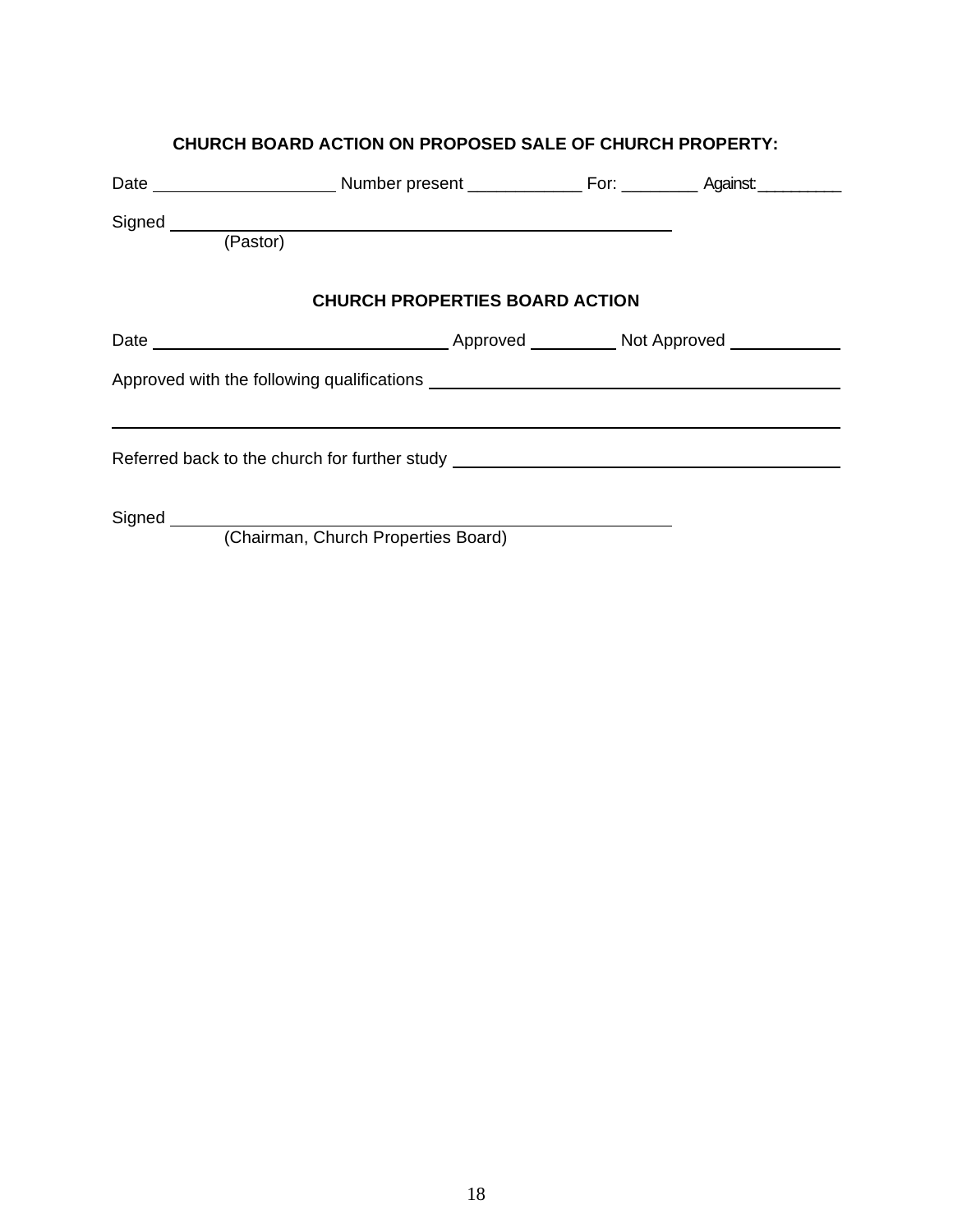#### **FORM E**

## **APPLICATION FOR APPROVAL TO PURCHASE BUILDINGS**

To the Board of Church Properties, Oregon Pacific District:

| Church requests approval from<br>The contract of the contract of the contract of the contract of the contract of the contract of the contract of the contract of the contract of the contract of the contract of the contract of the contract of the contract o |
|-----------------------------------------------------------------------------------------------------------------------------------------------------------------------------------------------------------------------------------------------------------------|
| the District Board of Church properties, according to Manual paragraphs 103, 104, and 104.2 to<br>acquire real estate as herein described. State type of building, use of building, size, material<br>description of building and                               |
|                                                                                                                                                                                                                                                                 |
|                                                                                                                                                                                                                                                                 |
|                                                                                                                                                                                                                                                                 |
|                                                                                                                                                                                                                                                                 |
|                                                                                                                                                                                                                                                                 |
|                                                                                                                                                                                                                                                                 |
|                                                                                                                                                                                                                                                                 |
|                                                                                                                                                                                                                                                                 |
|                                                                                                                                                                                                                                                                 |
|                                                                                                                                                                                                                                                                 |
|                                                                                                                                                                                                                                                                 |
|                                                                                                                                                                                                                                                                 |
|                                                                                                                                                                                                                                                                 |
|                                                                                                                                                                                                                                                                 |
|                                                                                                                                                                                                                                                                 |
| The building and land has been officially appraised by __________________________                                                                                                                                                                               |
| as having a market value of \$                                                                                                                                                                                                                                  |
| The asking price is \$_______________________________. Have you made a bonafide purchase offer?                                                                                                                                                                 |
| Yes______________ No_______________ If so, attach a copy to this form.                                                                                                                                                                                          |
| Will the property be purchased through a real estate agency? ____________________                                                                                                                                                                               |
| What will be the total of selling costs? \$                                                                                                                                                                                                                     |
| Have you sought the counsel of a competent attorney? ___________________________                                                                                                                                                                                |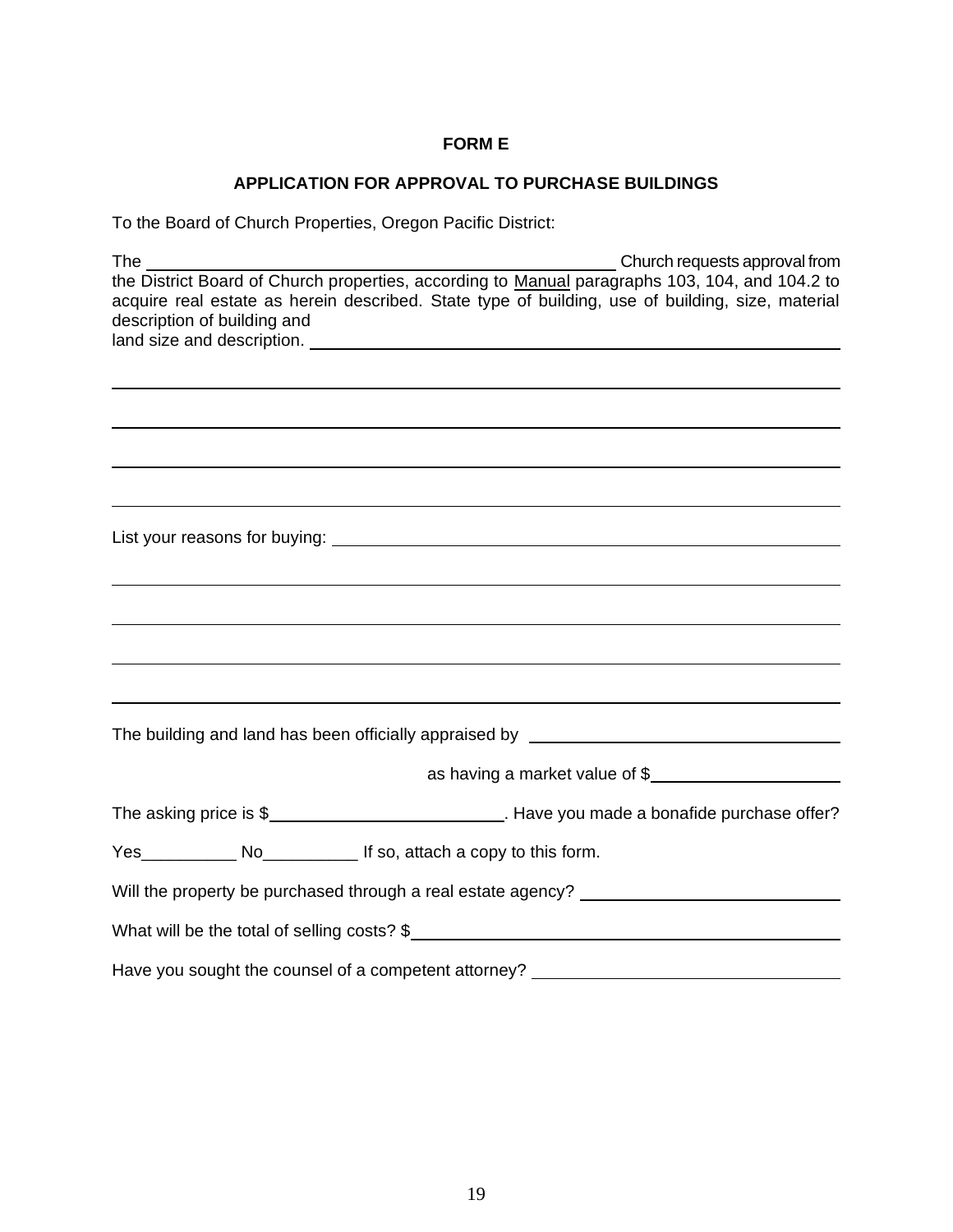| <b>CHURCH BOARD ACTION ON PROPOSED PURCHASE OF BUILDINGS:</b>                                |                                       |  |  |  |  |  |
|----------------------------------------------------------------------------------------------|---------------------------------------|--|--|--|--|--|
|                                                                                              |                                       |  |  |  |  |  |
|                                                                                              |                                       |  |  |  |  |  |
| Signed (Pastor)                                                                              |                                       |  |  |  |  |  |
|                                                                                              | <b>CHURCH PROPERTIES BOARD ACTION</b> |  |  |  |  |  |
|                                                                                              |                                       |  |  |  |  |  |
| Approved with the following qualifications <b>Approved With the following qualifications</b> |                                       |  |  |  |  |  |
| Referred back to the church for further study __________________________________             |                                       |  |  |  |  |  |
|                                                                                              | (Chairman, Church Properties Board)   |  |  |  |  |  |